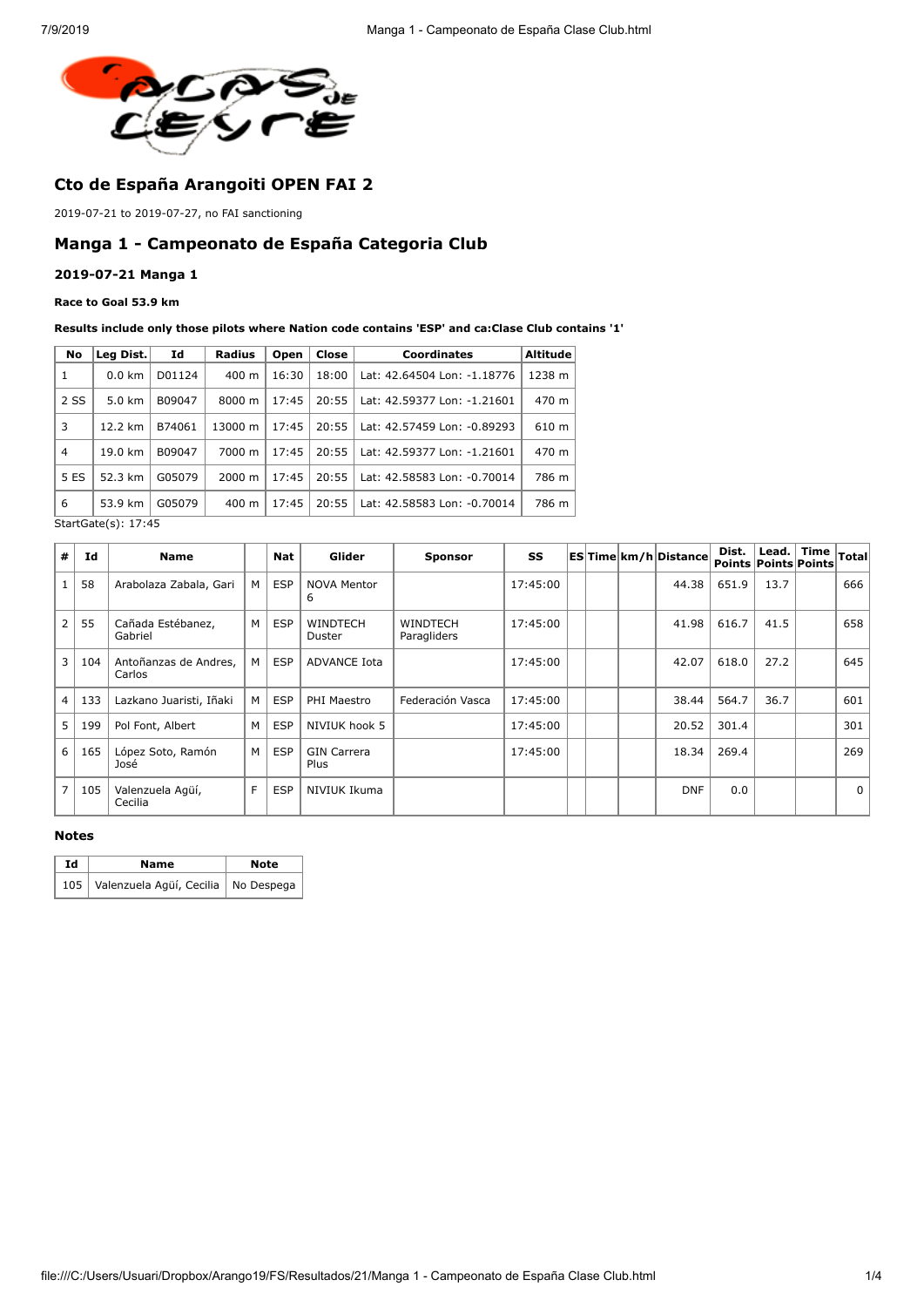**Pilots absent from task (ABS)**

**Id Name**

## **Pilots not yet processed (NYP)**

**Id Name**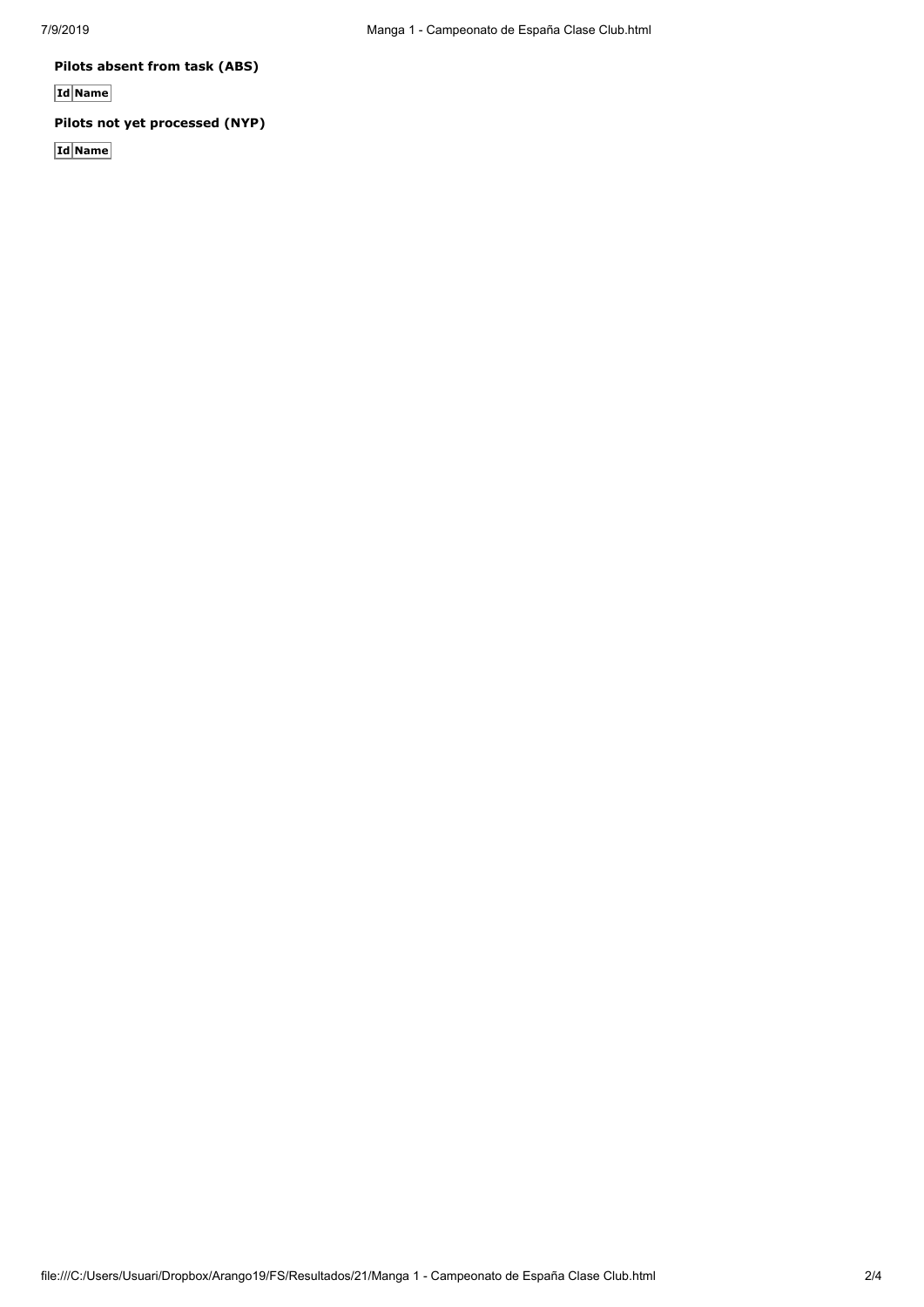#### **Task statistics**

| param                           | value                     |
|---------------------------------|---------------------------|
| ss distance                     | 47.31                     |
| task_distance                   | 53.937                    |
| launch_to_ess_distance          | 52.337                    |
| no_of_pilots_present            | 116                       |
| no_of_pilots_flying             | 115                       |
| no_of_pilots_lo                 | 107                       |
| no_of_pilots_reaching_nom_dist  | 92                        |
| no_of_pilots_reaching_es        | 8                         |
| no_of_pilots_reaching_goal      | 8                         |
| sum_flown_distance              | 4457.292                  |
| best_dist                       | 53.937                    |
| best_time                       | 1.77722222222222          |
| worst_time                      | 2.2838888888889           |
| no of pilots in competition     | 117                       |
| no of pilots landed before stop | 0                         |
| sum_dist_over_min               | 4001.292                  |
| sum_real_dist_over_min          | 4001.292                  |
| sum_flown_distances             | 4457.292                  |
| best_real_dist                  | 53.937                    |
| last_start_time                 | 2019-07-21T17:45:00+02:00 |
| first_start_time                | 2019-07-21T17:45:00+02:00 |
| first_finish_time               | 2019-07-21T19:31:38+02:00 |
| max_time_to_get_time_points     | 3.11034720594364          |
| no_of_pilots_with_time_points   | 8                         |
| goalratio                       | 0.0695652173913043        |
| arrival weight                  | 0                         |
| departure_weight                | 0                         |
| leading_weight                  | 0.0363534404208104        |
| time_weight                     | 0.171380504840963         |
| distance_weight                 | 0.792266054738226         |
| smallest_leading_coefficient    | 1.30680238544774          |
| available_points_distance       | 792.266054738226          |
| available_points_time           | 121.380504840963          |
| available_points_departure      | 0                         |
| available_points_leading        | 86.3534404208104          |
| available_points_arrival        | 0                         |
| time_validity                   | 1                         |
| launch_validity                 | 1                         |
| distance_validity               | 1                         |
| stop_validity                   | 1                         |
| day_quality                     | 1                         |
| ftv_day_validity                | 1                         |
| time_points_stop_correction     | 0                         |

### **Scoring formula settings**

**param value**